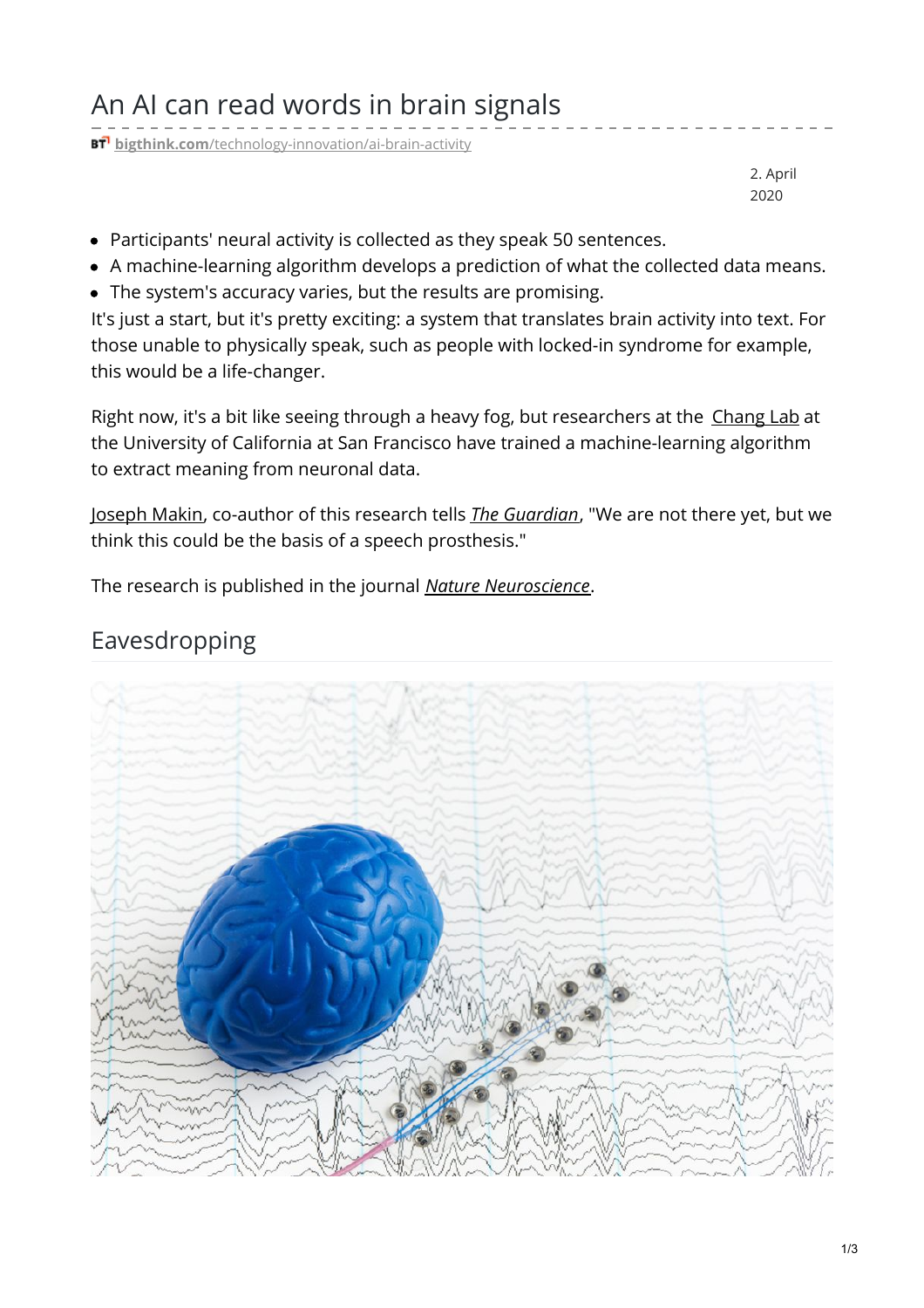To train their AI, Makin and co-author [Edward](http://changlab.ucsf.edu/our-team) F. Chang "listened in" on the neural activity of four participants. As epileptics, each participant had had brain electrodes implanted for the purpose of seizure monitoring.

The participants were supplied 50 sentences they were to read aloud at least three times. As they did, neural data was collected by the researchers. (Audio recordings were also made.)

The study lists a handful of the sentences the participants recited, among them:

- "Those musicians harmonize marvelously."
- "She wore warm fleecy woolen overalls."
- "Those thieves stole thirty jewels."
- "There is chaos in the kitchen."

The algorithm's task was to analyze the collected neural data and make predictions as to what was being said when the data was generated. (Data associated with non-verbal sounds captured in the participants' audio recording was factored out first.)

The researchers' algorithm learned pretty quickly to predict the words associated with chunks of neural data. The AI predicted the data generated when "A little bird is watching the commotion" was spoken would mean "The little bird is watching watching the commotion," quite close, while "The ladder was used to rescue the cat and the man" was predicted as, "Which ladder will be used to rescue the cat and the man."

The accuracy varied form participant to participant. Makin and Chang found that an algorithm based on one participant had a head start on being trained for another, suggesting that training the AI could get easier over time and repeated use.

*The Guardian* spoke with expert Christian Herff, who found the system impressive for using less than 40 minutes of training data for each participant rather than the far greater amount of time required by other attempts to derive text from neural data. He says, "By doing so they achieve levels of accuracy that haven't been achieved so far."

Previous attempts to derive speech from neural activity focused on the phonemes from which spoken words are built, but Makin and Chang focused on the overall words instead. While there are certainly more words than phonemes, and thus this poses a greater challenge, the study says, "the production of any particular phoneme in continuous speech is strongly influenced by the phonemes preceding it, which decreases its distinguishability." To minimize the difficulty of their word-based approach, the spoken sentences used a total of just 250 words.

## Through the neural fog